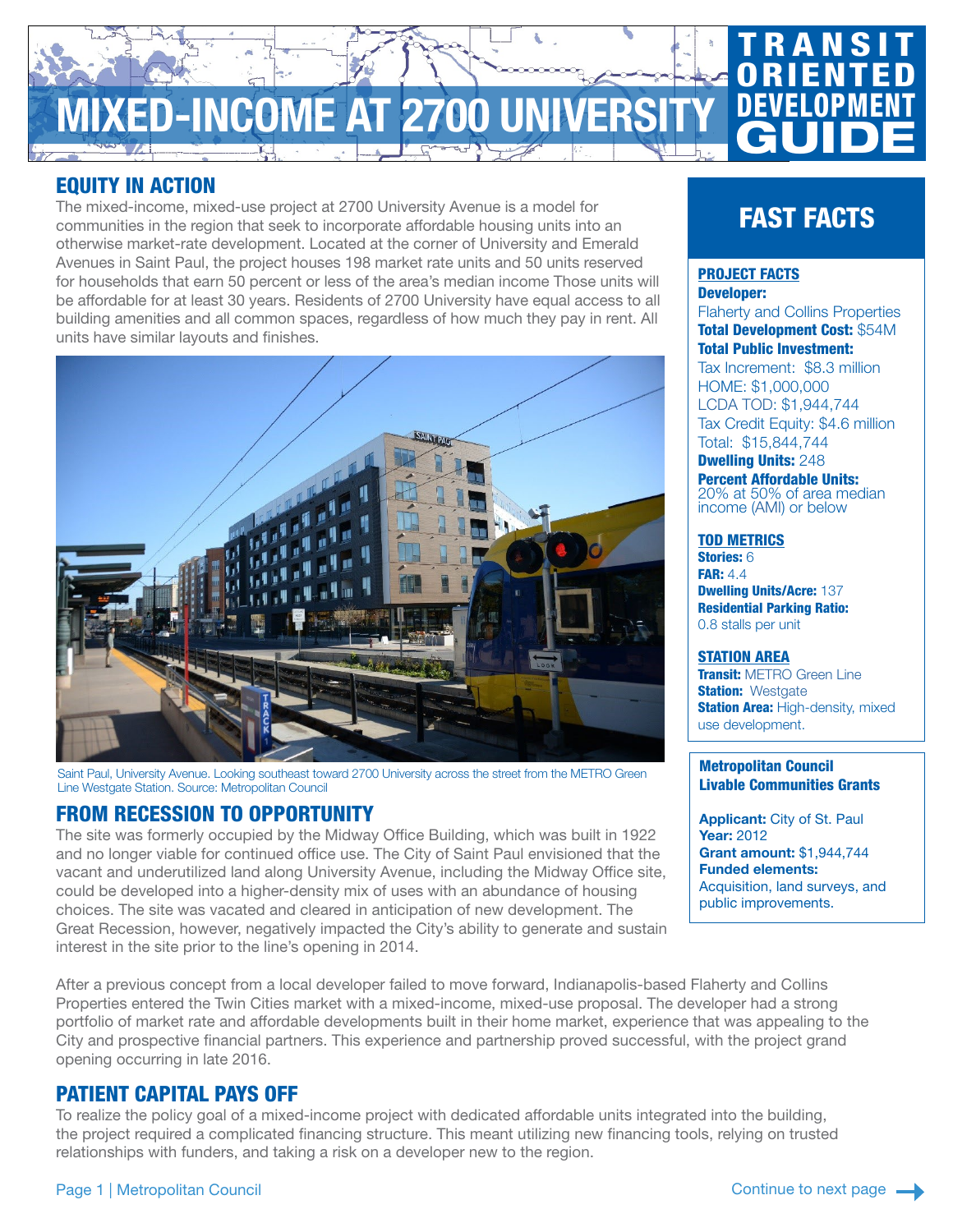#### Complexity breeds innovation

The project's affordable units are financed through different sources than the market-rate units but are scattered throughout the building. To realize this outcome, the developer needed to create two separate but parallel condominium ownership documents, financing packages, and legal descriptions.

Because there were different types of financing for two types of products (affordable and market-rate), underwriting the project was complex and time-consuming. To keep the project solvent while permanent financing was completed, the project utilized a new mezzanine debt financing tool available through the Twin Cities' Local Initiatives Support Corporation (LISC). The mezzanine debt gave the project enough stability for the permanent financing to come through, facilitated by a partnership between LISC and BMO Harris Bank. This made it one of the more complex housing projects to be undertaken in the region at the time, and that complexity created some increased costs that will likely be resolved as the tool is used more frequently.

## LESSONS LEARNED

Developing this type of mixed-income housing with a retail component was a learning experience for the project partners. The project is not only transit oriented, mixed-use, and mixed income, it is also a high-amenity project that exceeds the City's sustainability ordinance guidelines. The City leveraged existing trusted relationships with the US Department of Housing and Urban Development, LISC Twin Cities, the Metropolitan Council, and the National Equity Fund (NEF) to craft a financing package that met these goals. Based on prior experience in other markets, the developer had the capacity to undertake a project that has comparatively lower profit projections than more traditionally-structured mixed-income financing packages have. The result is a project that achieved a lower per-unit cost than many 100% affordable TOD projects, according to a 2015 City-sponsored housing costs analysis.

## HOW DOES THIS PROJECT SUPPORT TOD AND LIVABLE COMMUNITIES?

Connect: The project provides a high level of on-site amenities for all residents, many of which are not ordinarily part of affordable housing projects. These include a fitness center, yoga studio, cycle studio, a year-round interior landscaped courtyard with a pool, areas for outdoor entertaining, bicycle storage/repair space, and a dog relief area.

Intensify: The new multi-story, mixed-use, primarily residential development with underground parking has a residential parking ratio of 0.8 space per unit, lower than many developers working in the area have sought.

Demonstrate: The project demonstrates three THRIVE principles: Livability, equity and sustainability. Livability and equity are supported by providing housing units for a mix of incomes – the inclusionary nature of which offers an example of a best practice in building management – that's also transitadjacent. The LEED Silver-Certified building demonstrates sustainability principles. The project also shows how effective public-private partnerships can leverage a financing package that integrates affordable units and market-rate units in the same building. In addition, the project shows how earlier experiences in developing mixed-income, mixed-use projects can drive innovation and lead to success.



2700 University offers outdoor living spaces for all residents to enjoy, including four-legged ones. Source: Metropolitan Council

## DIGGING DEEPER INTO THE DETAILS

As a real estate deal, this project unites private, non-profit, and public finances into a structure that offers a model for creating a mixed-income project. One benefit to the project had been that the land had been held and cleared by the Saint Paul HRA. One construction contract was developed with two different schedule of values, two cost accounts, and two separate capital stacks, as detailed below.

The affordable portion of the deal has a total development cost of approximately \$15,500,000. The sources included up to a \$1M HOME loan with an interest rate of 1% deferred for 30 years; a TIF pay-go note of \$8.3M with an estimated interest rate of 5%; a maximum of \$9M of affordable housing revenue bonds leveraging 4% low income housing tax credit equity of \$4.75M. The bonds are split between A Series placed with BMO Harris bank and B series publicly sold. There is also a general partner loan of just over \$1M.